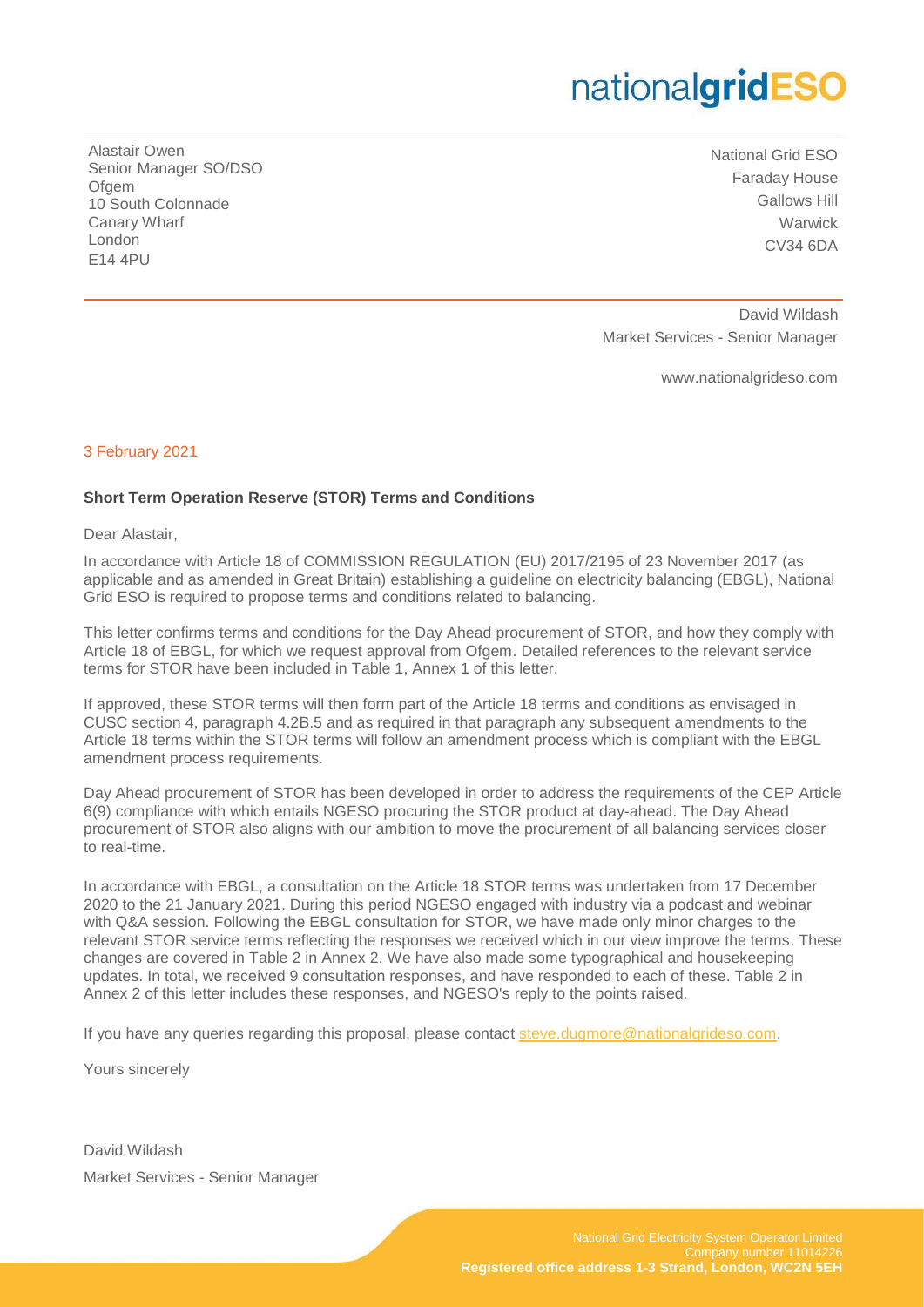#### **Annex 1**

**Amendment of EBGL Article 18 mapping for STOR Terms and Conditions requirements**

*This document does not constitute compliance with Article 18 of the EBGL. Its purpose is to demonstrate where new Terms and Conditions for STOR in the scope of EBGL Article 18 can be found within the new STOR documentation. Where there is any conflict between this document and the STOR documentation, the STOR documentation shall take precedence.*

#### **Table 1**

Below is the mapping of EBGL Article 18 against the STOR documentation.

| <b>EBGL Article</b> | <b>Subject Matter</b>                                                                                                                                                                                                                                                                                                                                                                       | <b>STOR (Day Ahead) documentation</b>                                                                                                                                                                                                                                                                     |
|---------------------|---------------------------------------------------------------------------------------------------------------------------------------------------------------------------------------------------------------------------------------------------------------------------------------------------------------------------------------------------------------------------------------------|-----------------------------------------------------------------------------------------------------------------------------------------------------------------------------------------------------------------------------------------------------------------------------------------------------------|
| Article 18.4a       | Define reasonable and justified requirements for the STOR (Day Ahead) Service Terms – paragraphs 4, 5,<br>provision of balancing services                                                                                                                                                                                                                                                   | 6, 7, 8, 9, 10, 11 and 19                                                                                                                                                                                                                                                                                 |
| Article 18.5a       | Rules for the qualification process to become<br>balancing service provider pursuant to Article 16                                                                                                                                                                                                                                                                                          | aSTOR (Day Ahead)<br>Guidance<br>Document<br>Registration/Prequalification<br>STOR,<br>for<br>Active<br>Network Management Zones<br>STOR (Day Ahead) Auction Rules - paragraph 4                                                                                                                          |
| Article 18.5b       | Rules,<br>requirements<br>timescales<br>for<br>and<br>procurement and transfer of balancing<br>pursuant to Articles 32, 33 and 34                                                                                                                                                                                                                                                           | Ahead)<br>Guidance<br>theSTOR<br>(Day<br>Document<br>capacity Daily Auction<br>STOR (Day Ahead) Auction Rules - paragraphs 5, 7,<br>8 and 9<br>STOR (Day Ahead) Assessment Principles)<br>STOR (Day Ahead) Service Terms - paragraph 20<br>STOR (Day Ahead) General Terms and Conditions -<br>paragraph 7 |
| Article 18.5c       | Rules and conditions for the aggregation of demandSTOR<br>facilities, energy storage facilities and power generating- Registration/Prequalification for STOR<br>facilities in a scheduling area to become a balancing<br>service provider;                                                                                                                                                  | Ahead)<br>Guidance<br>(Day<br>Document                                                                                                                                                                                                                                                                    |
| Article 18.5d       | Requirements on data and information to be deliveredSTOR<br>to the connecting TSO and, where relevant, to the Registration/Prequalification<br>connecting DSO during the prequalification process Auctions, Availability Declarations<br>and operation of the balancing market                                                                                                              | (Day<br>Ahead)<br>Guidance<br>Document<br>for<br>STOR.<br>Daily<br>STOR (Day<br>Ahead) Auction Rules - paragraphs 4, 5 and 11.3<br>STOR (Day Ahead) Service Terms - paragraph 19                                                                                                                          |
| Article 18.5f       | Requirements on data and information to be delivered STOR (Day Ahead) Service Terms - paragraph 19<br>to the connecting TSO and, where relevant, to the<br>connecting DSO to evaluate the provisions of balancing<br>services pursuant to Article 154(1), Article 154(8),<br>Article 158(1)(e), Article 158(4)(b), Article 161(1)(f) and<br>Article 161(4)(b) of Regulation (EU) 2017/1485; |                                                                                                                                                                                                                                                                                                           |
| Article 18.5i       | Rules for the settlement of balancing service providers STOR (Day Ahead) Guidance Document - Clearing<br>defined pursuant to Chapters 2 and 5 of Title V                                                                                                                                                                                                                                    | Price. Settlement<br><b>STOR (Day Ahead) Assessment Principles</b><br>STOR (Day Ahead) Service Terms - paragraphs 10,<br>11, 12 and Schedules 1 and 2<br>STOR (Day Ahead) General Terms and Conditions -<br>paragraph 4                                                                                   |
| Article 18.5j       | Maximum period for the finalisation of the settlement of STOR (Day Ahead) General Terms and Conditions -<br>balancing energy with a balancing service provider in paragraph 4<br>accordance with Article 45, for any given imbalance<br>period                                                                                                                                              |                                                                                                                                                                                                                                                                                                           |
| Article 18.5k       | Consequences in the case of non-compliance with the STOR (Day Ahead) Auction Rules - paragraph 4<br>terms and conditions applicable to balancing serviceSTOR<br>providers                                                                                                                                                                                                                   | Terms<br>(Day<br>Ahead) Service<br>paragraphs 9 and 18                                                                                                                                                                                                                                                    |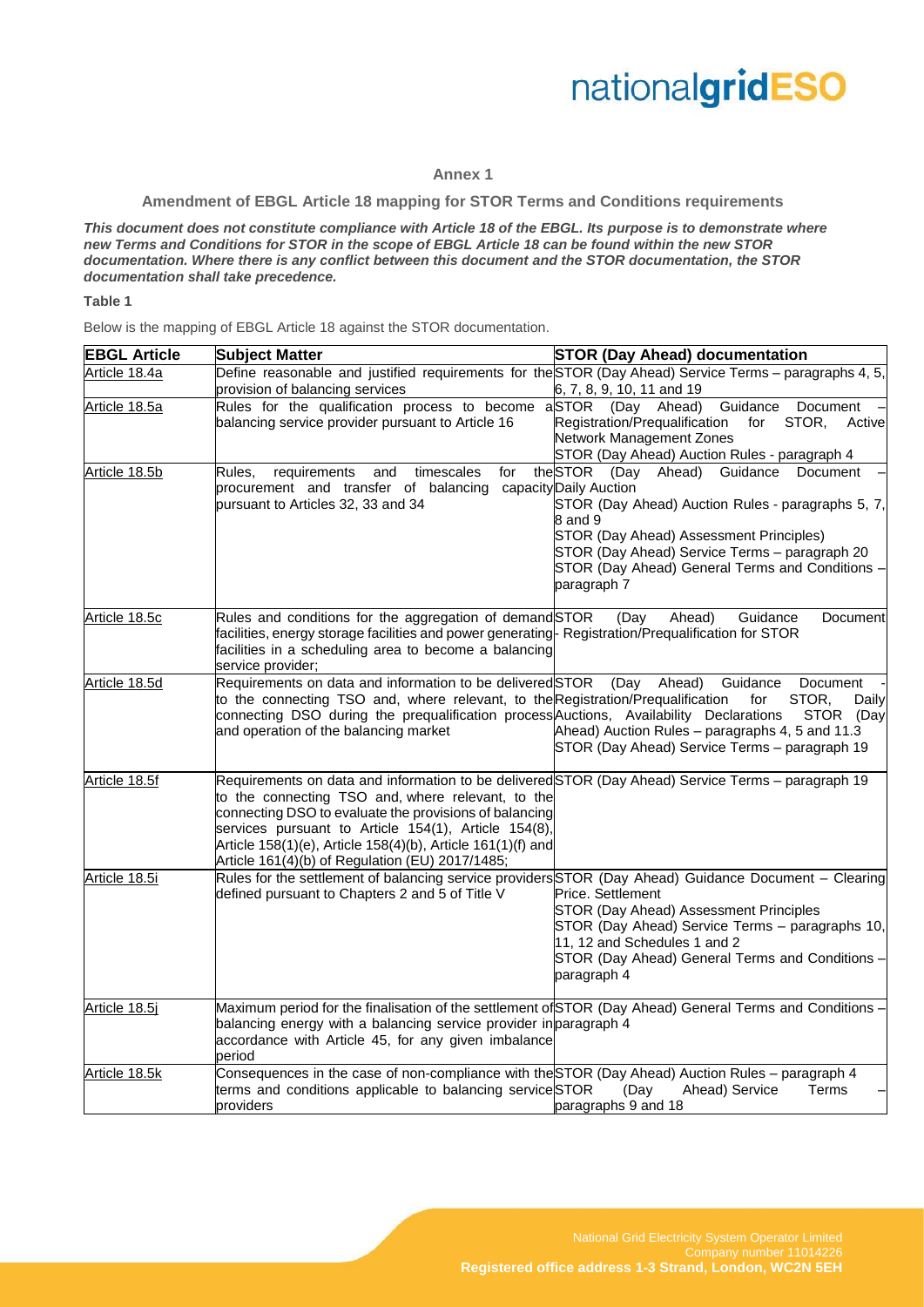

#### **Annex 2**

#### **EBGL Article 18 Short Term Operating Reserve Terms and Conditions Consultation Response Summary**

#### **Table 2**

Summary of responses and key themes from the consultation, including NGESO responses and comments. For responses provided on the official template we have only included the specific questions the providers responded to, all other comments where no response was given we have assumed 'no comment' from the provider. Where providers have submitted detailed responses, NGESO has summarised the response into key themes.

|                | <b>Respondent</b> | <b>Response or Key Theme</b>                                                                                                                                                                                                                                                                                                                                                                                                                                                                                                           | <b>NGESO Comments</b>                                                                                                                                                                                                                                                                                                                                                                                                                                                                                                                                                      |
|----------------|-------------------|----------------------------------------------------------------------------------------------------------------------------------------------------------------------------------------------------------------------------------------------------------------------------------------------------------------------------------------------------------------------------------------------------------------------------------------------------------------------------------------------------------------------------------------|----------------------------------------------------------------------------------------------------------------------------------------------------------------------------------------------------------------------------------------------------------------------------------------------------------------------------------------------------------------------------------------------------------------------------------------------------------------------------------------------------------------------------------------------------------------------------|
| $\mathbf{1}$   | Gridbeyond        | Annex 1: Do you have any comments on<br>the highlighted mapping for the STOR<br>service?                                                                                                                                                                                                                                                                                                                                                                                                                                               | Thanks for the feedback. This has been noted and<br>passed across to the Reserve Reform team for<br>consideration as part of their work.                                                                                                                                                                                                                                                                                                                                                                                                                                   |
|                |                   | Since day ahead STOR is temporary<br>programme and will be replaced by the<br>new reserve products, you need to make<br>sure the transfer of assets from day ahead<br>STOR to the new reserve products, require<br>minimum technical changes.                                                                                                                                                                                                                                                                                          |                                                                                                                                                                                                                                                                                                                                                                                                                                                                                                                                                                            |
| $\overline{2}$ | Gridbeyond        | Do you have any other comments on<br>the STOR proposal?<br>There needs to be a way to limit the<br>number of dispatches in a day/month and<br>also add recovery time for assets. This<br>affects the volume that will be available to<br>STOR, as it is very risky for most of<br>carbon-free demand assets to participate                                                                                                                                                                                                             | Within the prequalification stage, each STOR<br>Provider must confirm a number of base technical<br>parameters for each STOR unit, as per the STOR<br>Data Template. These include the maximum and<br>minimum utilisation period and the minimum<br>recovery period. As the auctions are daily, a<br>STOR Provider is able to manage any limit on<br>utilisation over a longer period and bids into the<br>auctions accordingly.                                                                                                                                           |
|                |                   | not knowing how many dispatches they<br>can expect in a day.                                                                                                                                                                                                                                                                                                                                                                                                                                                                           |                                                                                                                                                                                                                                                                                                                                                                                                                                                                                                                                                                            |
| 3              | Flexitricity      | Do you agree with the approach taken<br>for Short Term Operating Reserve day<br>ahead procurement?<br>From an operational perspective, the<br>auction timescale (rolling D-8 auction) is<br>functional, and we welcome the open data<br>policy to publish the results on the data<br>portal, giving the market visibility. It would<br>be in all parties best interests if these<br>results were published prior to 0915,<br>allowing operators to trade on EPEX day<br>ahead as an alternative, if a STOR contract<br>is not secured. | As stated in the Auction Rules, we will use<br>reasonable endeavours to publish full results<br>(Market Information) on our website by 10.00<br>hours. We fully acknowledge getting the results<br>published as early as possible will be beneficial to<br>all providers, and we will publish full results on our<br>Data Portal at earliest possible time each day,<br>once they are available. We anticipate that this will<br>be before 8am, or earlier if possible, and we would<br>see the 10am time as a worst case, whilst we fully<br>embed the new daily auction. |
| $\overline{4}$ | Flexitricity      | Do you have any comments on the<br><b>Participation Guidance Document?</b><br>Notwithstanding that the issue does not<br>affect Flexitricity as PAS/ASDP is in place,<br>the timelines for the prequalification                                                                                                                                                                                                                                                                                                                        | The timelines for prequalification as set out in<br>System Operation Guideline (SOGL) are the<br>maximum time it should take and we recognise<br>that neither ourselves nor providers want it to take<br>as long.                                                                                                                                                                                                                                                                                                                                                          |
|                |                   | registration process are very long                                                                                                                                                                                                                                                                                                                                                                                                                                                                                                     | The initial 8 weeks are for the validation and<br>approval of the STOR registration forms and data<br>(Form B and STOR data template) and for a new<br>applicant we would only expect this to take a<br>matter of weeks.                                                                                                                                                                                                                                                                                                                                                   |
|                |                   |                                                                                                                                                                                                                                                                                                                                                                                                                                                                                                                                        | The focus of the remaining 3 months is the<br>completion of any necessary downstream<br>systems, so the new STOR unit/s are visible to<br>our control room and settlement systems, etc. For                                                                                                                                                                                                                                                                                                                                                                                |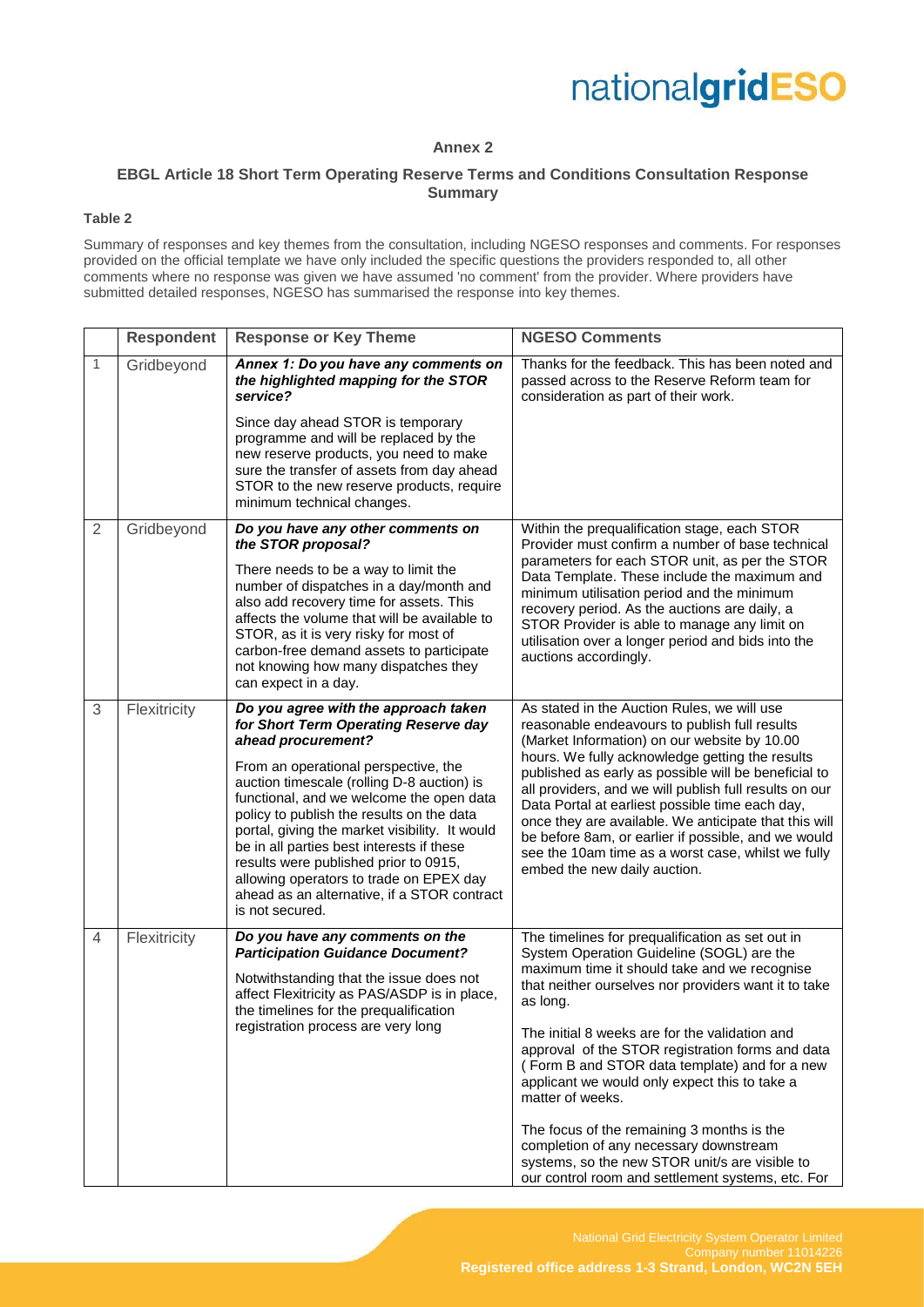|    |              |                                                                                                                                                                                                                                                                                                                                        | any provider that requires a new ASDP/PAS<br>communication system, they can begin<br>development of this prior to submitting their<br>application so may not need the full 3 months.<br>Additionally, if a provider already has the<br>necessary systems in place and only wants to<br>prequalify an additional unit, or where a provider<br>wishes to make changes to an existing unit that<br>has previously prequalified, then the full 3 months<br>would not be necessary, and we would expect a<br>much shorter timescale, in the order of 10 working<br>days. Where the change has no system impacts,<br>removal of assets or a change to an aggregated<br>asset, then a much shorter timescale would be<br>needed to complete. |
|----|--------------|----------------------------------------------------------------------------------------------------------------------------------------------------------------------------------------------------------------------------------------------------------------------------------------------------------------------------------------|---------------------------------------------------------------------------------------------------------------------------------------------------------------------------------------------------------------------------------------------------------------------------------------------------------------------------------------------------------------------------------------------------------------------------------------------------------------------------------------------------------------------------------------------------------------------------------------------------------------------------------------------------------------------------------------------------------------------------------------|
| 5  | Flexitricity | Do you have any comments on the<br><b>Participation Guidance Document?</b><br>In addition, there is an unspecified time for<br>adding an existing asset where systems<br>are already in place. Flexitricity would like<br>to see a definitive service level on this                                                                    | See question 4 response. Where the change is<br>just to the Data Template with minimal or no<br>impact on downstream systems, then the 10<br>working days apply.                                                                                                                                                                                                                                                                                                                                                                                                                                                                                                                                                                      |
| 6  | Flexitricity | Do you have any comments on the<br><b>Participation Guidance Document?</b><br>Ten working days for changes to the Data<br>Template seems excessive.                                                                                                                                                                                    | Again, please refer to question 4 response.<br>Where the change is just to the Data Template<br>with minimal or no impact on downstream<br>systems, then the 10 working days apply, but we<br>would expect this to be completed more quickly<br>and this is something that your Account Manager<br>will discuss with you to manage expectations.                                                                                                                                                                                                                                                                                                                                                                                      |
| 7  | Flexitricity | Do you have any comments on the<br><b>STOR Data Template?</b><br>On STOR Unit form, the guidance notes<br>suggest that each unit is a singular fuel<br>type, as there is no option for "mixed"<br>(there is "Others").                                                                                                                 | In the STOR Data Template the pop-up guidance<br>states that for aggregated or mixed fuel types the<br>'other' box should be selected. To make this<br>explicitly clear the 'other' option has been updated<br>to 'other/mixed'                                                                                                                                                                                                                                                                                                                                                                                                                                                                                                       |
| 8  | Flexitricity | Do you have any comments on the<br><b>STOR Data Template?</b><br>On Sub Asset form, asking for Nearest<br>Node is a tall order without some insider<br>knowledge                                                                                                                                                                       | Thank you for letting us know and we can<br>understand that may be the case. This field is<br>optional and not mandatory (this has now been<br>made clear on the Data Template). If Providers<br>know this information it can be included but it is<br>not a problem if they don't. Where possible ESO<br>will provide this information during the onboarding<br>process.                                                                                                                                                                                                                                                                                                                                                             |
| 9  | <b>Drax</b>  | Do you have any comments on the<br><b>STOR General Terms &amp; Conditions?</b><br>With regards to clause 5.1.2, the clause as<br>drafted seems to attach the mitigation<br>obligation to third party property damage<br>only. Is this intentional, or should the<br>mitigation also extend to 5.1.1 (damage to<br>a Party's property)? | We have updated para 5.1 of the GTCs to make<br>clear that the proviso applies to both 5.1.1 and<br>5.1.2 and not just 5.1.2.                                                                                                                                                                                                                                                                                                                                                                                                                                                                                                                                                                                                         |
| 10 | <b>Drax</b>  | Do you have any comments on the<br><b>STOR Service Terms?</b><br>With regards to clause 4.12, we do not see<br>why there should be an obligation in the<br>Service Terms for STOR providers to use<br>all reasonable endeavours to provide this<br>information by this time. The Participation                                         | Providing the declaration/redeclaration by 11:00<br>hours is beneficial to our control room for daily<br>scheduling purposes, but we do agree this should<br>not sit within the STOR Service Terms (4.12) and<br>we have deleted this clause. We will retain the<br>existing statement within the Availability<br>Declarations section of the Guidance Document.                                                                                                                                                                                                                                                                                                                                                                      |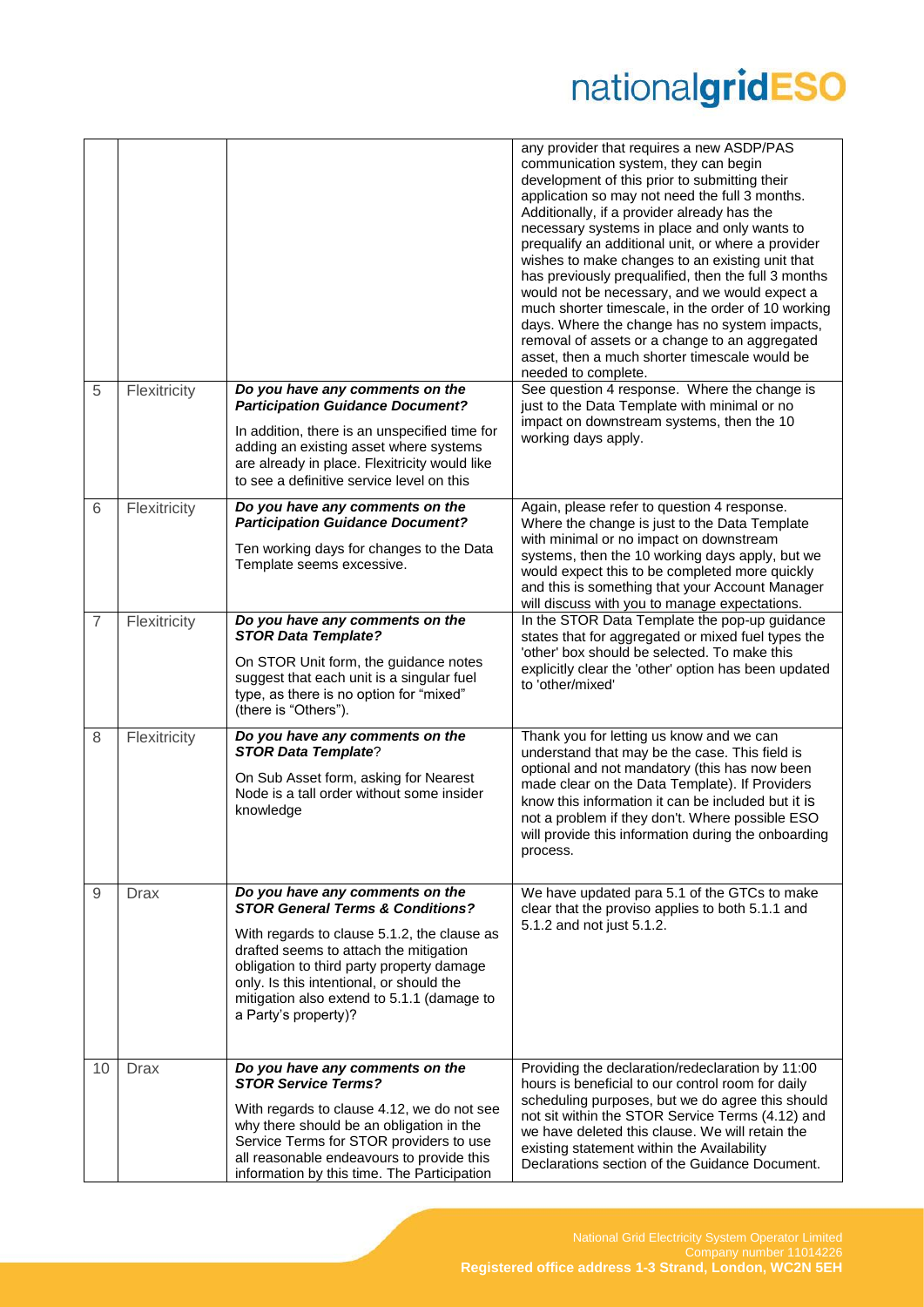|    |             | Guidance suggests this is something the<br>ESO would like to have by this time but is<br>not essential. Whilst it is expressly stated<br>that a failure to provide the data by this<br>time will not constitute an Event of Default,<br>it does not necessarily follow that NGESO<br>will have no cause of action for a failure by<br>a STOR provider to comply. Therefore, we<br>suggest that this clause is removed. There<br>is no need to add contractual clauses for<br>something the ESO seems to want on a<br>voluntary basis.                                                                                                                                                                                                                                                                                                                                                                                                                                                                                                          |                                                                                                                                                                                                                                                                                                                                                                                                                                                                                                                                                                                                                                                                                                                                                                                                                                                                                             |
|----|-------------|------------------------------------------------------------------------------------------------------------------------------------------------------------------------------------------------------------------------------------------------------------------------------------------------------------------------------------------------------------------------------------------------------------------------------------------------------------------------------------------------------------------------------------------------------------------------------------------------------------------------------------------------------------------------------------------------------------------------------------------------------------------------------------------------------------------------------------------------------------------------------------------------------------------------------------------------------------------------------------------------------------------------------------------------|---------------------------------------------------------------------------------------------------------------------------------------------------------------------------------------------------------------------------------------------------------------------------------------------------------------------------------------------------------------------------------------------------------------------------------------------------------------------------------------------------------------------------------------------------------------------------------------------------------------------------------------------------------------------------------------------------------------------------------------------------------------------------------------------------------------------------------------------------------------------------------------------|
| 11 | <b>Drax</b> | Do you have any comments on the<br><b>STOR Glossary of Terms and</b><br>Interpretation?<br>With regards to the term "Insolvency<br>Event", in respect of itself only, NGESO<br>has increased the threshold relating to an<br>inability of a party to pay its debts under<br>the Insolvency Act provisions from the<br>statutory £750, to £250,000. We agree the<br>change is sensible but believe this should<br>be reciprocal so that it applies to Service<br>Providers' insolvency also.<br>With regards to the terms "IPR Claim" and<br>"Malicious Software", there is a paragraph<br>reference omitted in each of the above<br>definitions.<br>With regards to the term "STOR SCTs",<br>these STOR Standard Contract Terms<br>(Issue #12) don't form part of the STOR<br>Procurement Documents and are also<br>omitted from the order of priority of Related<br>Balancing Services Documents. It is not<br>clear what relevance or status they have in<br>respect of this (or other STOR)<br>procurement. Could this please be clarified. | With respect to the definition of Insolvency Event<br>in the Glossary, we note the comment that the<br>increase in the statutory £750 to £250,000<br>(inability to pay debts threshold) applies only to<br>NGESO, and we agree to make this reciprocal.<br>We will also update the Glossary to include the<br>applicable paragraph numbers in the defined<br>terms for Malicious Software and IPR Claim. We<br>agree with the comment that the STOR SCTs do<br>not form a part of these STOR Day Ahead<br>procurement documents, but have retained the<br>definition in the Glossary because of the definition<br>of Long Term STOR and paragraph 1.3 of the<br>Auction Rules which clarify that these new<br>procurement documents do not prejudice the<br>ongoing provision of, and payment for, STOR<br>from/to providers with long term STOR Contracts<br>in place under the STOR SCTs. |
| 12 | Sembcorp    | Do you have any comments on the<br><b>Participation Guidance Document?</b><br>First, we would raise the question around<br>whether it would be appropriate to maintain<br>the 3MW minimum unit size. Has the ESO<br>considered lowering the minimum unit size<br>to 1MW?                                                                                                                                                                                                                                                                                                                                                                                                                                                                                                                                                                                                                                                                                                                                                                       | As communicated throughout the development of<br>the new day ahead service, NGESO have looked<br>to make the minimum changes necessary to the<br>existing service, in order to procure at day ahead.<br>This is largely due to system constraints, but also<br>the timescales to implement any more wholesale<br>changes to the existing service. Any wider<br>changes will be considered through Reserve<br>Reform.                                                                                                                                                                                                                                                                                                                                                                                                                                                                        |
| 13 | Sembcorp    | Do you have any comments on the<br><b>Participation Guidance Document?</b><br>With regards to auction windows, our<br>concerns are around the fact that their<br>closure at D-1 at 5am does not align with<br>other products and with trade markets,<br>which operate to the EFA day. We would<br>suggest as a potential solution to allow<br>providers to only tender for one of the<br>individual committed STOR windows each<br>day, rather than having to commit for both.                                                                                                                                                                                                                                                                                                                                                                                                                                                                                                                                                                 | NGESO will look again at the 5am closing time for<br>each daily auction post go-live implementation.<br>We will carry out a detailed review to include the<br>latest time possible that our systems need visibility<br>of awarded contracts and then engage with<br>industry around the timing. We will seek feedback<br>from all providers. After each auction, we will be<br>publishing results at the very earliest possible time<br>each day, which we anticipate could be as early<br>as 8am.<br>With regards to tendering for only one Committed<br>Window. The requirement to bid for all Committed<br>Windows in a STOR Service Day is consistent<br>with the existing Firm STOR service. Any wider                                                                                                                                                                                 |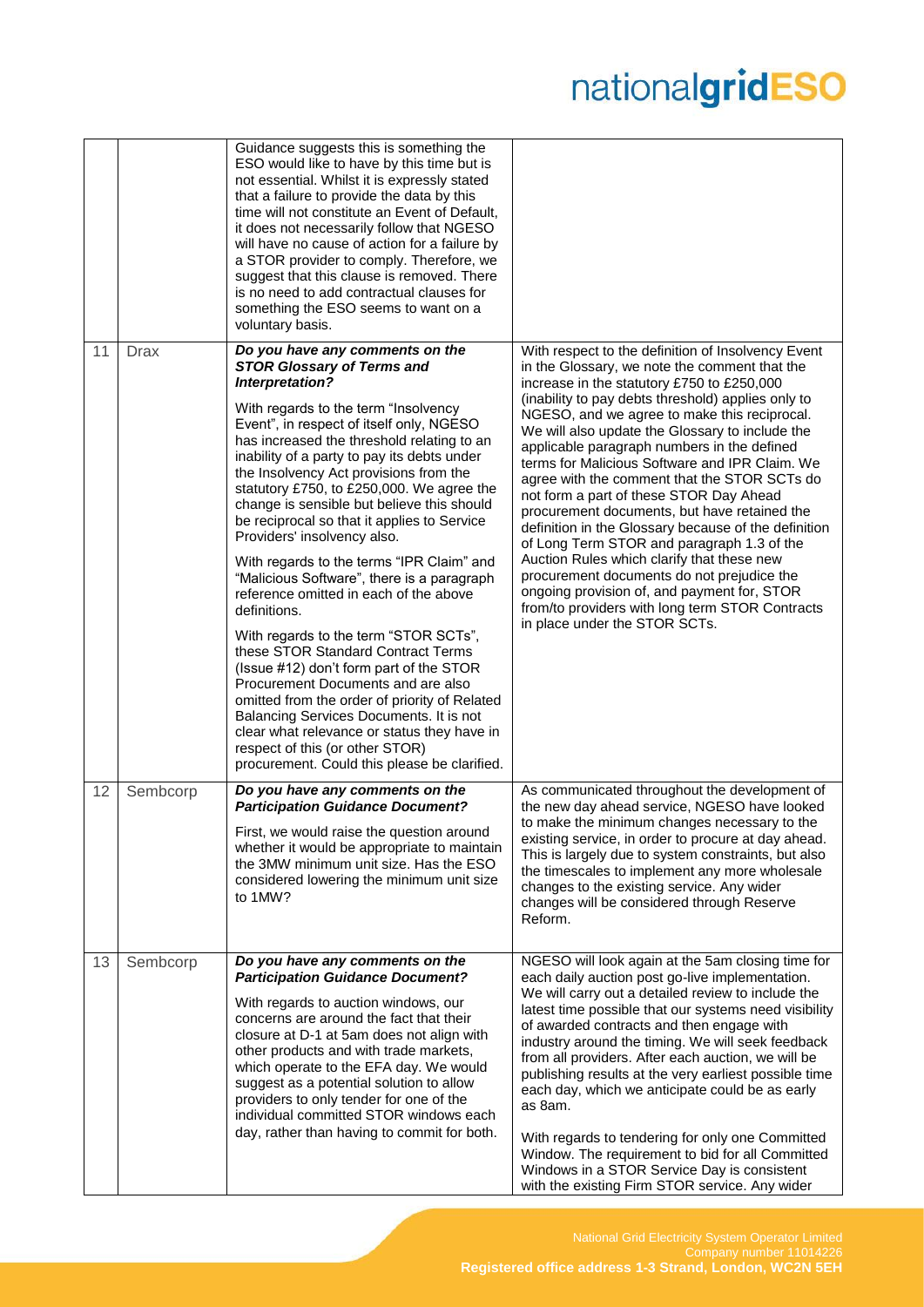|    |          |                                                                                                                                                                                                                                                                                                                                                                                                                                                                                                                                                                                              | changes to the STOR Committed Windows and<br>how these can be tendered will be considered<br>through Reserve Reform.                                                                                                                                                                                                                                                                                                                                                                                                                                                                                                                                                                                                                                                                                                                                                                                                                 |
|----|----------|----------------------------------------------------------------------------------------------------------------------------------------------------------------------------------------------------------------------------------------------------------------------------------------------------------------------------------------------------------------------------------------------------------------------------------------------------------------------------------------------------------------------------------------------------------------------------------------------|--------------------------------------------------------------------------------------------------------------------------------------------------------------------------------------------------------------------------------------------------------------------------------------------------------------------------------------------------------------------------------------------------------------------------------------------------------------------------------------------------------------------------------------------------------------------------------------------------------------------------------------------------------------------------------------------------------------------------------------------------------------------------------------------------------------------------------------------------------------------------------------------------------------------------------------|
| 14 | Sembcorp | Do you have any comments on the<br><b>Participation Guidance Document?</b><br>With regards to STOR windows, we believe<br>that the existing legacy windows would not<br>be suitable with the new day-ahead<br>procurement of STOR. Instead, we would<br>support the product moving to EFA blocks<br>or to HH procurement to ensure maximum<br>flexibility, in line with the more dynamic<br>characteristics of the service. This would<br>allow better integration with other products.                                                                                                      | NGESO are looking to make the minimum<br>changes to the existing service to accommodate<br>day-ahead procurement. Any wider changes will<br>be considered through Reserve Reform.<br>For STOR windows specifically, any change from<br>the existing format would require significant<br>change to our existing end to end systems within<br>the control room and for settlement purposes.                                                                                                                                                                                                                                                                                                                                                                                                                                                                                                                                            |
| 15 | Sembcorp | Do you have any comments on the<br><b>Participation Guidance Document?</b><br>Furthermore, we believe that the<br>continuation of Pre-Window ramping would<br>hamper the possibility of providers to<br>integrate STOR with other services. For<br>instance, tendering into STOR and FR<br>concurrently would require a gap to allow<br>for STOR ramping prior to the start of the<br>committed window. We therefore suggest<br>that the Pre-Window Instruction Period and<br>Post-Window Ramping Period should be<br>removed so the product can only be<br>utilised within the set windows. | NGESO have looked to make the minimum<br>changes necessary to the existing service, in<br>order to procure at day ahead.<br>The ramping definitions are fundamental to the<br>design of the service, the assessment of<br>availability and the application of events of default.<br>Consequently, they are fundamental to payment<br>computations, and information provision to the<br>market. Any such change would require significant<br>contract and system changes, which are not<br>possible in the timescales.<br>The Pre and Post window ramping periods allow<br>for the full contracted MW to be delivered<br>throughout the Committed Window and are paid<br>for at the same utilisation rate as the Window to<br>which they are associated.<br>We will review this requirement through reserve<br>reform.                                                                                                                |
| 16 | Sembcorp | Do you have any comments on the<br><b>STOR Auction Rules?</b><br>We do not believe that closing the STOR<br>auction at 5am on D-1 is helpful towards<br>the objective of procuring the STOR<br>volume at day ahead. This means that<br>providers would need to tender for STOR<br>ahead of any trade day-ahead auctions.<br>Our concern is that the new procurement is<br>not a day-ahead process but, rather, a two<br>day-ahead process.                                                                                                                                                   | See question 13 response.<br>NGESO believe this is in line with the<br>requirements of Day Ahead procurement within<br>CEP 6(9) as Providers are able to change their<br>prices and MWs up to gate closure at 5am the day<br>before it will be contracted and then used at the<br>STOR delivery day starting at 5am. In order to<br>ensure there is enough time to run the<br>assessments process, update NGESO systems,<br>publish results and give providers enough time to<br>make necessary changes, the tender window<br>must close at this time. The requirements of the<br>Clean Energy Package are clear "Contracts for<br>balancing capacity shall not be concluded more<br>than one day before the provision of the balancing<br>capacity" and NGESO believe the process to be in<br>line with this requirement as the assessment and<br>contract award is done less than 24 hours in<br>advance of the STOR delivery day. |
| 17 | Sembcorp | Do you have any comments on the<br><b>STOR Auction Rules?</b><br>We would propose the STOR auction<br>closure time is pushed back to at least<br>10am to allow better integration into the                                                                                                                                                                                                                                                                                                                                                                                                   | See question 13 and 15 response.<br>NGESO believe this is in line with the<br>requirements of Day Ahead procurement within<br>CEP 6(9) as Providers are able to change their<br>prices and MWs up to gate closure at 5am the day<br>before it will be contracted and then used at the<br>STOR delivery day starting at 5am. In order to<br>ensure there is enough time to run the                                                                                                                                                                                                                                                                                                                                                                                                                                                                                                                                                    |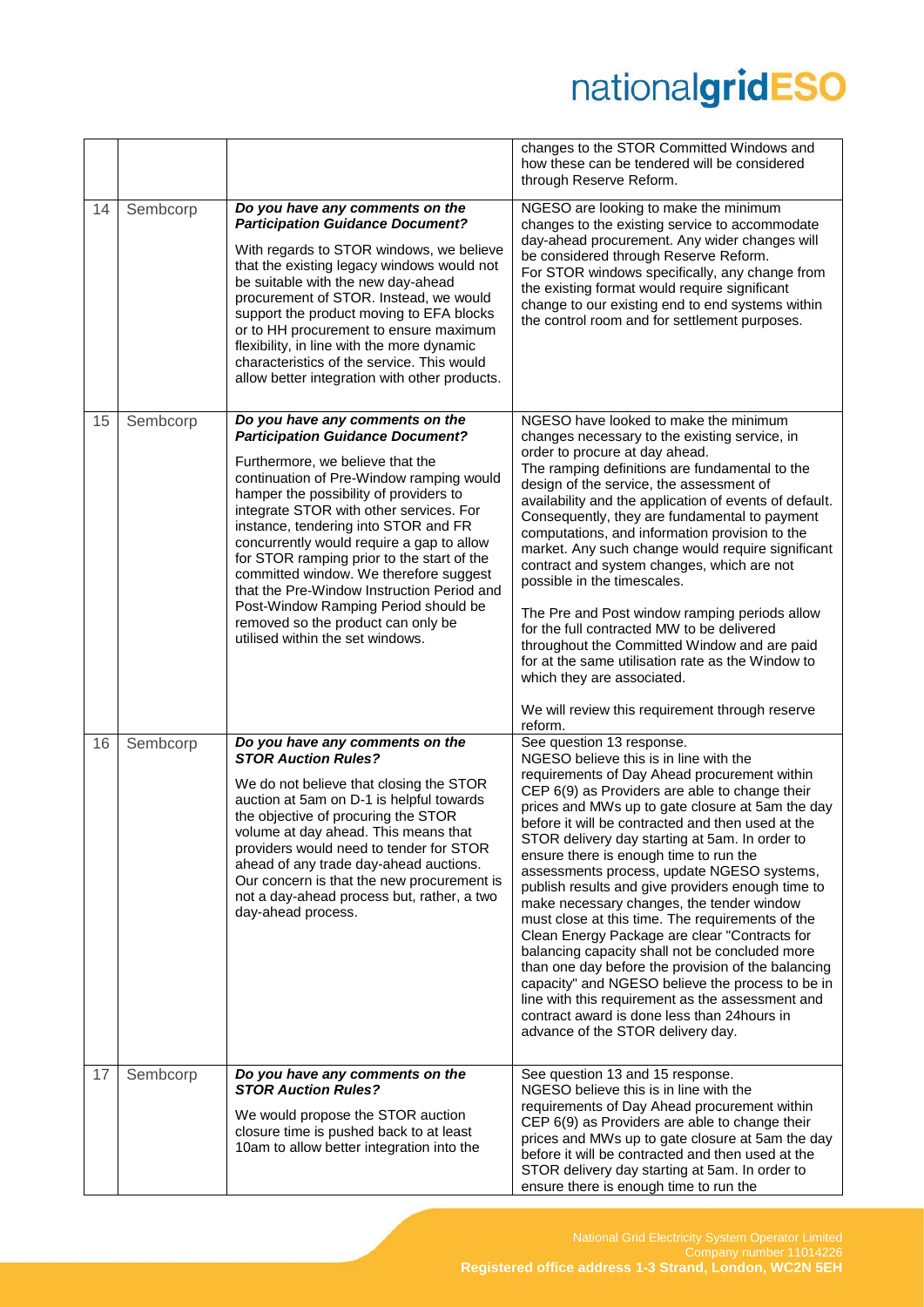|    |          | various day-ahead trade markets and other<br>balancing services.                                                                                                                                                                                                                                                                                                                                                                                                                                                                                                                                     | assessments progress, update NGESO systems,<br>publish results and give providers enough time to<br>make necessary changes, the tender window<br>must close at this time. The requirements of the<br>Clean Energy Package are clear "Contracts for<br>balancing capacity shall not be concluded more<br>than one day before the provision of the balancing<br>capacity" and NGESO believe the process to be in<br>line with this requirement as the assessment and<br>contract award is done less than 24hours in<br>advance of the STOR delivery day.     |
|----|----------|------------------------------------------------------------------------------------------------------------------------------------------------------------------------------------------------------------------------------------------------------------------------------------------------------------------------------------------------------------------------------------------------------------------------------------------------------------------------------------------------------------------------------------------------------------------------------------------------------|------------------------------------------------------------------------------------------------------------------------------------------------------------------------------------------------------------------------------------------------------------------------------------------------------------------------------------------------------------------------------------------------------------------------------------------------------------------------------------------------------------------------------------------------------------|
| 18 | Sembcorp | Do you have any comments on the<br><b>STOR Auction Rules?</b><br>We are still assessing how the daily<br>process will integrate with the PAS system<br>of declarations but would raise our concern<br>for the need of day-ahead declaration<br>changes on a commercial basis at<br>weekend where many providers do not<br>have commercial cover. Historically the<br>STOR market has been compatible with<br>limited staff resources typical of smaller<br>parties, and we would raise our concern<br>about the burden of weekend declarations<br>upon them                                          | Declarations can be submitted ahead of time<br>(either before, during or after auction/STOR<br>contract award) and provided that the MW value in<br>a service provider's STOR contract and availability<br>declaration match, then no update would be<br>required. Our PAS team have a webinar planned<br>for February 10 <sup>th</sup> 4-5pm to talk through how this<br>will work and the other minor process changes<br>required.                                                                                                                       |
| 19 | Sembcorp | Do you have any comments on the<br><b>STOR Auction Rules?</b><br>We would also highlight the occurrence of<br>PAS outages and would ask the ESO to<br>clarify how availability of non-BM STOR<br>units will be treated during these periods.                                                                                                                                                                                                                                                                                                                                                         | The Availability payment is based on availability<br>declarations made via PAS, or via Fax where PAS<br>has an outage.<br>If the unit is available to provide the service and<br>has declared itself available to NGESO via PAS or<br>Fax, then it will be paid for the service. This<br>applies even if PAS is unable to dispatch the<br>service because it has suffered an outage.                                                                                                                                                                       |
| 20 | Sembcorp | Do you have any comments on the<br><b>STOR Assessment Principles?</b><br>We believe, when the ESO publishes the<br>buy curve, it would be helpful if all<br>information related to the price curve,<br>alongside any volume concerns would be<br>published as well.                                                                                                                                                                                                                                                                                                                                  | The buy curve will be published following the<br>auction. This will contain the volume and price we<br>are willing to pay for that volume.                                                                                                                                                                                                                                                                                                                                                                                                                 |
| 21 | Sembcorp | Do you have any comments on the<br><b>STOR Assessment Principles?</b><br>We would also ask that the ESO's<br>mechanism for calculating the price of<br>alternative actions is back tested to check<br>for accuracy for future auction rounds.                                                                                                                                                                                                                                                                                                                                                        | The price curve development methodology will be<br>tested. We will ensure that at all times the<br>services procured cost less than the alternative<br>actions against which they are being assessed                                                                                                                                                                                                                                                                                                                                                       |
| 22 | Sembcorp | Do you have any comments on the<br><b>STOR Assessment Principles?</b><br>We would also highlight the issue that<br>assessing all STOR tenders against a<br>single flat 20-minute response requirement<br>means that faster responding units are<br>disadvantaged against its competition,<br>despite offering superior technical<br>characteristics. As an example: an efficient<br>5-minute ramping gas peaker or an<br>instantaneously responding battery STOR<br>provider would be rewarded the same as a<br>legacy OCGT or diesel asset. We do not<br>consider this appropriate and would desire | In the auction when securing balancing capacity<br>all units who can respond within the 20-minute<br>timescale for STOR will be treated the same. This<br>allows a large group of providers who can all meet<br>the minimum requirement to be assessed on the<br>same basis and encourages competition in this<br>market. In the event that balancing energy is<br>required the control room will make the decision<br>on who to dispatch on the basis of price and<br>speed across all units that can deliver whether<br>they have a STOR contract or not |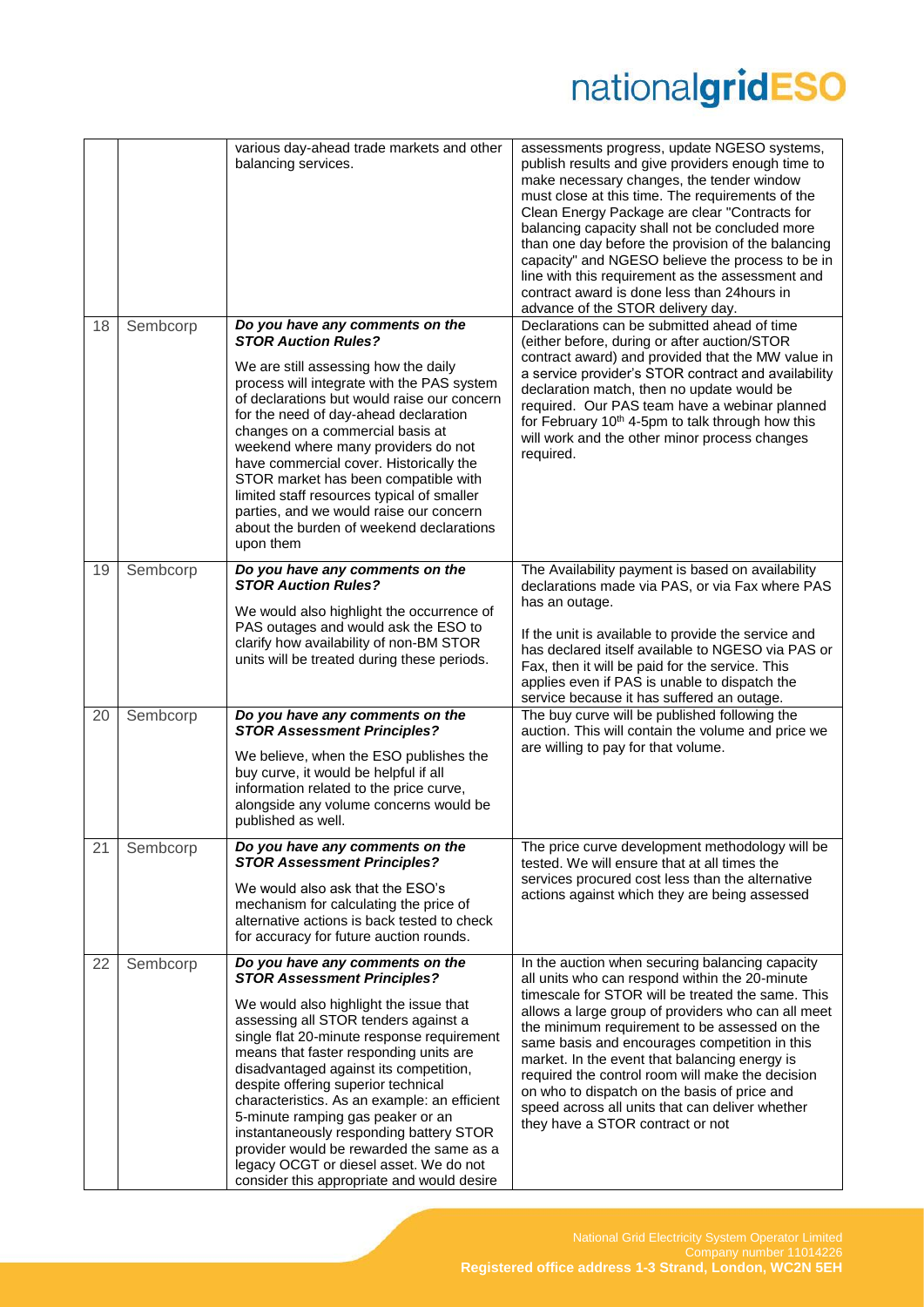|    |          | the market mechanism to value the<br>increased flexibility and superior technical<br>characteristics providers are capable of.                                                                                                                                                                                                                                                                                                                                                                                                                                                                                                                                                                                                                             |                                                                                                                                                                                                                                                                                                                                                                                                                                                                                                                                                                                                                                                                                                                                                                                                                                                                                                                                                |
|----|----------|------------------------------------------------------------------------------------------------------------------------------------------------------------------------------------------------------------------------------------------------------------------------------------------------------------------------------------------------------------------------------------------------------------------------------------------------------------------------------------------------------------------------------------------------------------------------------------------------------------------------------------------------------------------------------------------------------------------------------------------------------------|------------------------------------------------------------------------------------------------------------------------------------------------------------------------------------------------------------------------------------------------------------------------------------------------------------------------------------------------------------------------------------------------------------------------------------------------------------------------------------------------------------------------------------------------------------------------------------------------------------------------------------------------------------------------------------------------------------------------------------------------------------------------------------------------------------------------------------------------------------------------------------------------------------------------------------------------|
| 23 | Sembcorp | Do you have any comments on the<br><b>STOR Assessment Principles?</b><br>As STOR is required to move to a pay-as-<br>clear mechanism, we understand the<br>difficulty in addressing this point, but we<br>would propose a form of sliding scale<br>derating so that, for example, if a unit<br>requires more than 10 minutes to ramp up,<br>the clearing price should be reduced by<br>(2)% for every extra minute over the<br>threshold.                                                                                                                                                                                                                                                                                                                  | Our design principles are to be simple,<br>transparent and to meet operational needs. This<br>suggestion introduces complexity which will erode<br>the transparency of the decision. Our principles<br>are intended to maximise competition to deliver<br>the best outcome for consumers. A pay as clear<br>mechanism would not allow a unit to be paid less<br>than they stated in their bid. In the event that the<br>clearing price was set by a unit that was slower<br>than 10mins then the proposal here would cause<br>either a unit to be paid less than their bid price or<br>would cause different clearing prices to be used<br>for different asset speeds. This is not in line with<br>our ambition of simplification and transparency as<br>the assessment decision would be more complex<br>than we are proposing.                                                                                                               |
| 24 | Sembcorp | Do you have any other comments on<br>the STOR proposal?<br>We hold some concerns around the fact<br>that the ESO has introduced the option to<br>change STOR windows within year, and<br>how this would impact legacy Long-Term<br>STOR contracts. If, for instance, the ESO<br>reduced the number of hours of availability,<br>this would have a negative impact on these<br>assets.<br>In this regard, we would ask the ESO to<br>provide more information about the notice<br>period for such within-year window<br>changes and whether any consultation<br>process would be put in place (as<br>historically, STOR window changes are<br>proposed in the context of the annual<br>product review process, which consists of a<br>public consultation). | The STOR Windows (committed and optional) are<br>defined in the Glossary by reference to the<br>Guidance Document, and we will include in the<br>Guidance Document a statement that NGESO will<br>seek to publish the STOR Windows for a STOR<br>Year on an annual basis by no later than the<br>preceding 31 December. This aligns with the<br>previous custom and practice under the STOR<br>SCTs. The existing STOR SCT, which will remain<br>in place for the Long-Term contracts, already<br>protects for window changes (compensation<br>mechanism). Where any changes are necessary<br>to ensure the SCT and the new Day Ahead terms<br>are consistent, we will make changes to the SCT<br>to ensure the existing Long-Term providers are<br>unaffected by any change the service overall (e.g.<br>the removal of the tender events). We intend to<br>engage all Long-Term STOR Providers during<br>February, to commence this process. |
| 25 | Engie    | Do you have any comments on the<br><b>Participation Guidance Document?</b><br>It must be ensured that there is sufficient<br>time for participants to complete the<br>registration process ahead of the first<br>auction. With the auctions planned to Go-<br>Live in April, the timeline for the<br>prequalification and registration process is<br>very tight. Support must be offered to<br>facilitate a smooth process.                                                                                                                                                                                                                                                                                                                                | Thank you for raising this. NGESO has already<br>started to reach out to the providers prequalified<br>under the existing service. We will pre-populate<br>the STOR Data Template with the information we<br>already have and ask Providers to check and<br>validate this, as well as to provide us with some<br>further information such as email address for<br>Auction notification and Contract award, etc. We<br>will work closely with all Providers to onboard<br>them and complete prequalification as early as<br>possible and this activity will progress during<br>February and early March.                                                                                                                                                                                                                                                                                                                                        |
| 26 | Engie    | Do you have any comments on the<br><b>STOR Service Terms?</b><br>The previous STOR arrangements worked<br>well and many new providers have been<br>brought into the market. It was efficient and<br>we should be careful not to lose the<br>flexibility of the previous arrangements. It<br>was custom and practice to manage any<br>specific issues through the framework                                                                                                                                                                                                                                                                                                                                                                                 | It is the ESO's intention that the new day ahead<br>STOR service should be as simple and<br>transparent as possible and to minimise as much<br>as possible any flexibility that the old STOR<br>Framework Agreement accommodated. However,<br>we do recognise that there may be some<br>situations where a provider wishes to discuss any<br>such flexibility and we would expect providers to                                                                                                                                                                                                                                                                                                                                                                                                                                                                                                                                                 |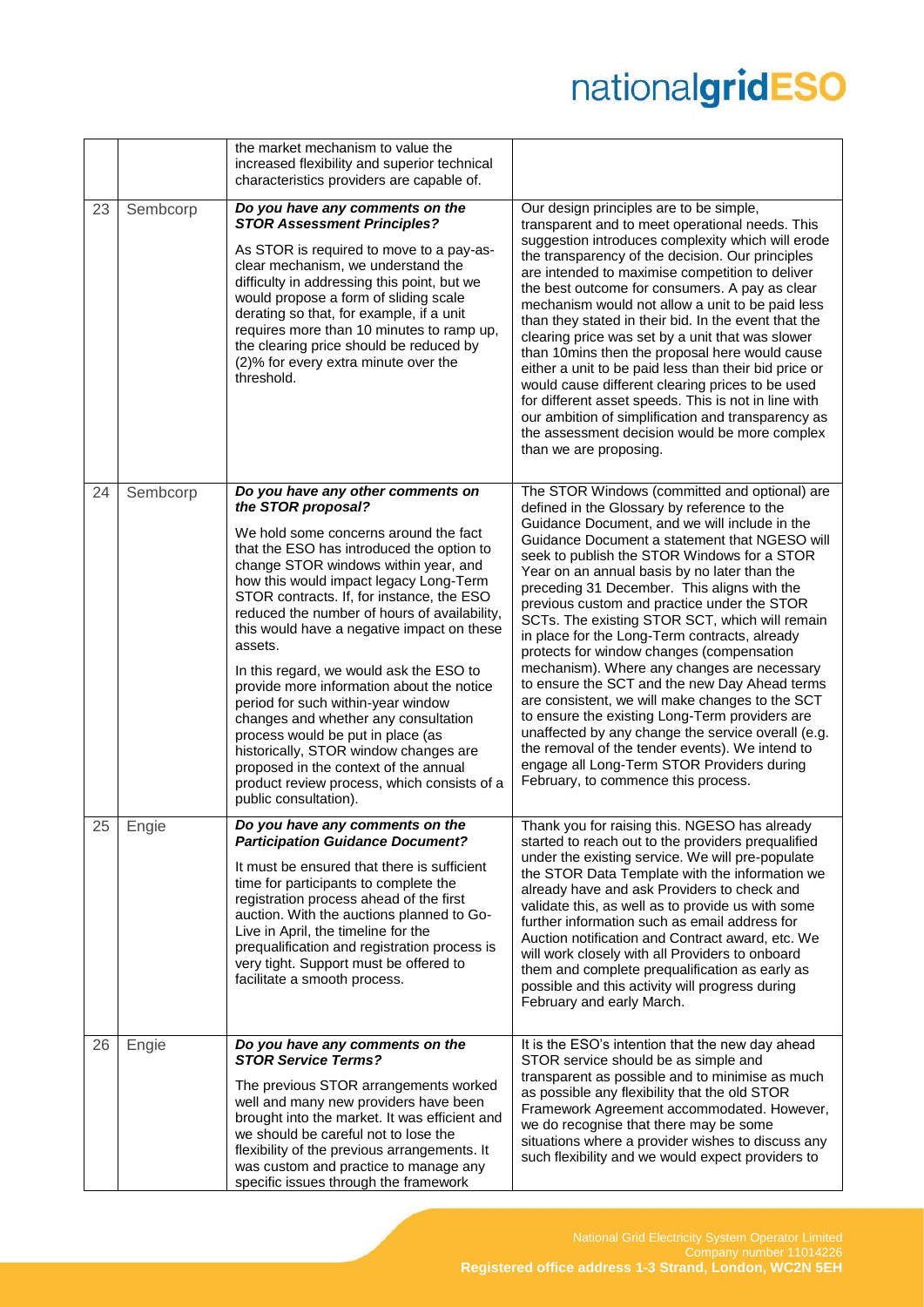|    |        | agreements and this should be considered<br>as part of this process. This will allow for<br>the greatest level of participation at the<br>same time as delivering the key purpose of<br>the change (i.e. consistency with the<br>EBGL).                                                                                                                                                                                                                                                                                                                                                                              | be engaging with NGESO directly, via their<br>Account Manager, for further discussion.                                                                                                                                                                                                                                                                                                                                                                                                                                                                                     |
|----|--------|----------------------------------------------------------------------------------------------------------------------------------------------------------------------------------------------------------------------------------------------------------------------------------------------------------------------------------------------------------------------------------------------------------------------------------------------------------------------------------------------------------------------------------------------------------------------------------------------------------------------|----------------------------------------------------------------------------------------------------------------------------------------------------------------------------------------------------------------------------------------------------------------------------------------------------------------------------------------------------------------------------------------------------------------------------------------------------------------------------------------------------------------------------------------------------------------------------|
| 27 | Engie  | Do you have any comments on the<br><b>STOR Service Terms?</b><br>Once the maximum utilisation period has<br>expired, it should be incorporated into the<br>service terms that the STOR provider may<br>MEL out the STOR unit without defaulting<br>on the contract.                                                                                                                                                                                                                                                                                                                                                  | The Maximum Utilisation Period (MUP) is a base<br>parameter within the STOR Data Template and is<br>required as part of prequalification and captured<br>within our control room systems. No instruction<br>would be issued beyond the maximum utilisation<br>period and any BOA will end in line with when<br>MUP is reached, so providers should not change<br>their parameters.                                                                                                                                                                                         |
| 28 | Engie  | Do you have any comments on the<br><b>STOR Auction Rules?</b><br>Given the auction will run between 05:00<br>and 06:00 and providers will be notified of<br>the outcome by 06:00, the 10:00 deadline<br>for ESO to publish market information<br>seems generous. It is necessary to have<br>this information available before the EPEX<br>and Nordpool auction submissions. The<br>results should be published by 08:30.                                                                                                                                                                                             | As stated in the Action Rules, we will use<br>reasonable endeavours to publish full results<br>(Market Information) on our website by 10.00<br>hours. We fully acknowledge getting the results<br>published as early as possible will be beneficial to<br>all providers, and we will publish full results on our<br>Data Portal at earliest possible time each day,<br>once they are available. We anticipate that this will<br>be before 8am, or earlier if possible, and we would<br>see the 10am time as a worst case, whilst we fully<br>embed the new daily auction.  |
| 29 | Engie  | Do you have any other comments on<br>the STOR proposal?<br>There must be some concern that the<br>inability to fix the utilisation price will result<br>in the ESO procuring reserve that prices<br>uncompetitively in the BM. Therefore, there<br>must be a process to monitor whether the<br>ESO is getting value for money or whether<br>it would be better for the ESO to rely more<br>on the BM delivering reserve.                                                                                                                                                                                             | The inability to fix the utilisation price in the<br>contract allows the market to understand the value<br>of Short Term Operating Reserve.<br>We will monitor the cost of securing balancing<br>capacity against the BM alternative and will only<br>procure where we deem it to be economic.                                                                                                                                                                                                                                                                             |
| 30 | Uniper | Do you have any comments on the<br><b>Participation Guidance Document?</b><br>Daily auction close is at 05:00 on D-1<br>We strongly prefer that this time changes<br>to 12:00 on D-1. As it stands we would<br>have to submit before all other day ahead<br>markets. Practically we would have to<br>assess STOR for the delivery period at D-<br>2.<br>Our understanding the deadline is to allow<br>time to assess the tenders, however;<br>1. Is anyone going to be assessing the<br>tenders at 5.am?<br>2. As the assessment is only on price and<br>volume surely this assessment wouldn't<br>take long to run? | As stated in the Auction Rules, we will use<br>reasonable endeavours to publish full results<br>(Market Information) on our website by 10.00<br>hours. We fully acknowledge getting the results<br>published as early as possible will be beneficial to<br>all providers, and we will publish full results on our<br>Data Portal at earliest possible time each day,<br>once they are available. We anticipate that this will<br>be before 8am, or earlier if possible, and we would<br>see the 10am time as a worst case, whilst we fully<br>embed the new daily auction. |
| 31 | Uniper | Do you have any comments on the<br><b>STOR Data Template?</b><br>It could be made more clear on the<br>template as whether all sections need to be<br>completed depending on type of provider.<br>For example, if a unit is a BMU are all<br>sections relevant? MPAN? DNO?                                                                                                                                                                                                                                                                                                                                           | Thanks for highlighting this. The Data Template<br>has been updated to make this clearer.                                                                                                                                                                                                                                                                                                                                                                                                                                                                                  |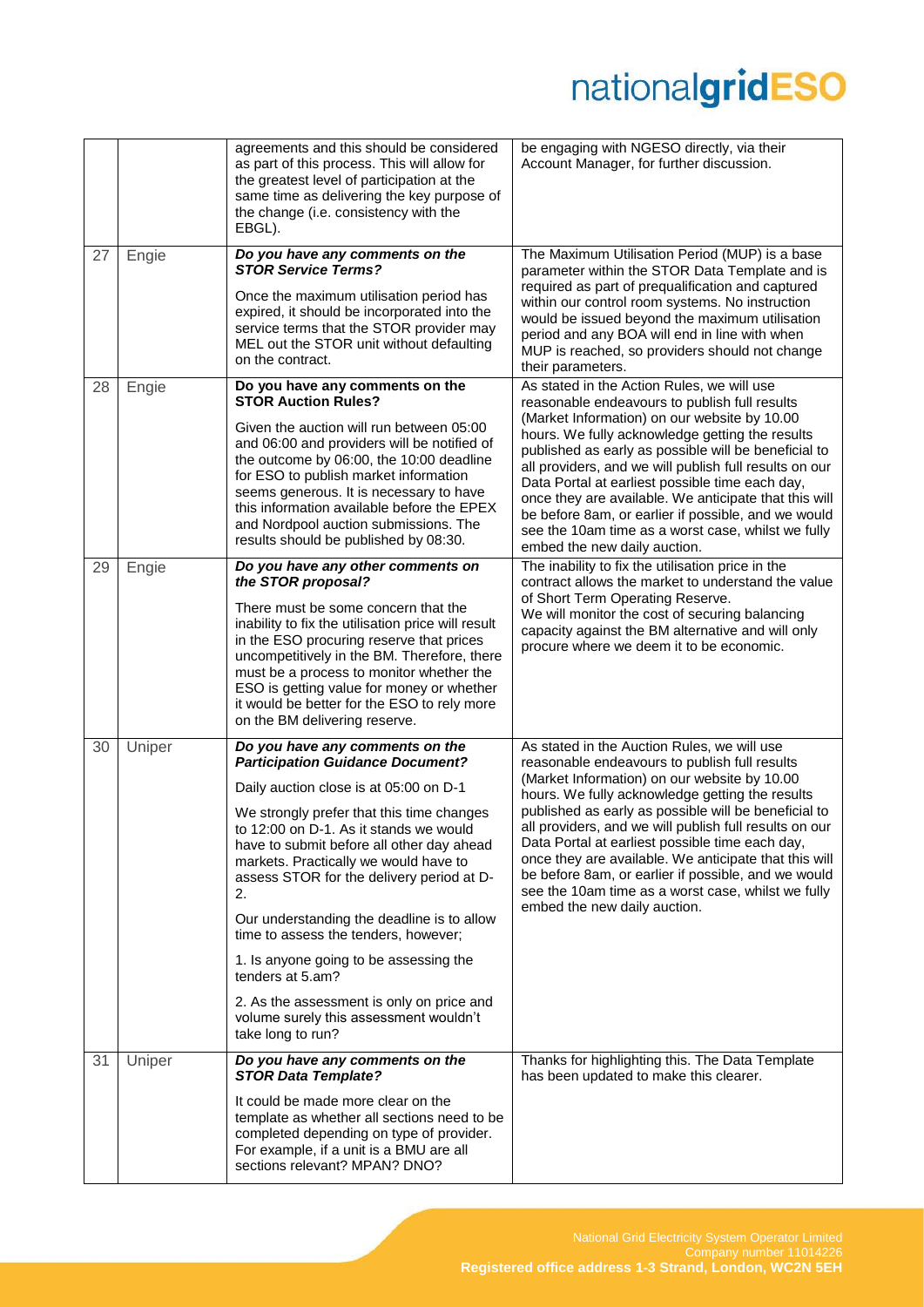| 32 | Uniper   | Do you have any other comments on<br>the STOR proposal?<br>We would request that there is some<br>training on use of the Salesforce platform<br>to be used for the STOR auction. Not all<br>providers are familiar with it.                                                                                                                                                                                                                                                                                                                                         | Thank you for the feedback and yes this is<br>something we view as very important and a<br>priority for us. We are planning a Show & Tell<br>webinar on the Salesforce platform for mid-<br>February. This will be recorded and published on<br>the website. We are also developing bitesize<br>training videos on the key elements of the<br>Salesforce platform that Providers will need to<br>utilise. These will be made available from mid-late<br>February onwards. As soon as training material is<br>available it will be published on the website and<br>shared with Providers. Where changes to the<br>platform are made, updated training material will<br>be produced and shared with Providers. We are<br>also planning to run a Mock Auction around mid-<br>March. Further detail will be shared with industry<br>as it becomes available on all of these points. |
|----|----------|---------------------------------------------------------------------------------------------------------------------------------------------------------------------------------------------------------------------------------------------------------------------------------------------------------------------------------------------------------------------------------------------------------------------------------------------------------------------------------------------------------------------------------------------------------------------|---------------------------------------------------------------------------------------------------------------------------------------------------------------------------------------------------------------------------------------------------------------------------------------------------------------------------------------------------------------------------------------------------------------------------------------------------------------------------------------------------------------------------------------------------------------------------------------------------------------------------------------------------------------------------------------------------------------------------------------------------------------------------------------------------------------------------------------------------------------------------------|
| 33 | Limejump | Do you have any other comments on<br>the STOR proposal?<br>We do not have any specific comments on<br>the Day Ahead STOR procurement.<br>More generally, will the Reserve Scarcity<br>Price Mechanism (RSPM) be retired once<br>the remaining legacy STOR contracts<br>finish? We assume the RSPM will not be<br>needed for volume procured at Day Ahead<br>where utilisation prices are set within day.<br>We understand that a new Issues Group,<br>number 92, has been set up to review the<br>RSPM.                                                             | The future of Reserve Scarcity Price Mechanism<br>(RSPM) is expected to be decided by the Issue 92<br>group in the next few months - their first meeting<br>is week commencing 1st February                                                                                                                                                                                                                                                                                                                                                                                                                                                                                                                                                                                                                                                                                     |
| 34 | Centrica | Do you agree with the approach taken<br>for Short Term Operating Reserve day<br>ahead procurement?<br>With NG ESO rolling out new balancing<br>services, there are an increasing number of<br>different platforms (and logins) for our team<br>to use when participating in the Balancing<br>Services. NG ESO should focus on<br>ensuring there is one standard portal or<br>system used for all auctions/procurement.<br>For example, why is Salesforce proposed<br>rather than COUPA or EPEX?                                                                     | Article 6.9 of the Clean Energy Package moves<br>our procurement to Day Ahead, and day is defined<br>as calendar day rather than Business Day. The<br>impact of this means any solution must be fully<br>automated as well as able to meet other key<br>functional and non-functional requirements.<br>During the course of the impact assessment and<br>solution options Salesforce was deemed the<br>strategic choice for STOR Day Ahead particularly<br>regarding deliverability aspects.<br>This feedback has also been shared with NGESO<br>Reserve Reform project.                                                                                                                                                                                                                                                                                                        |
| 35 | Centrica | Do you agree with the approach taken<br>for Short Term Operating Reserve day<br>ahead procurement?<br>With regards to bid assessments, with few<br>differentiators other than price, we are<br>concerned that for bids with the same<br>price, how will NG ESO differentiate<br>between bids? NG ESO should consider<br>including other differentiators for auction<br>participants bidding the same price. These<br>should be transparent and quantified. For<br>example, NG ESO could consider speed of<br>response; previous performance;<br>RUR/RDR; fuel type. | As covered in the assessment principles<br>document, these will be differentiated using the<br>curtailability ratio. This factor is only used where<br>there are identically priced bids that cannot<br>both/all be accepted. Here the bids that are most<br>curtailable are accepted first at their full volume<br>until the requirement is met or until there are no<br>further units that are economic against the<br>alternative actions. Please see the examples in<br>the assessment principles document and updated<br>text on the other factors used.                                                                                                                                                                                                                                                                                                                   |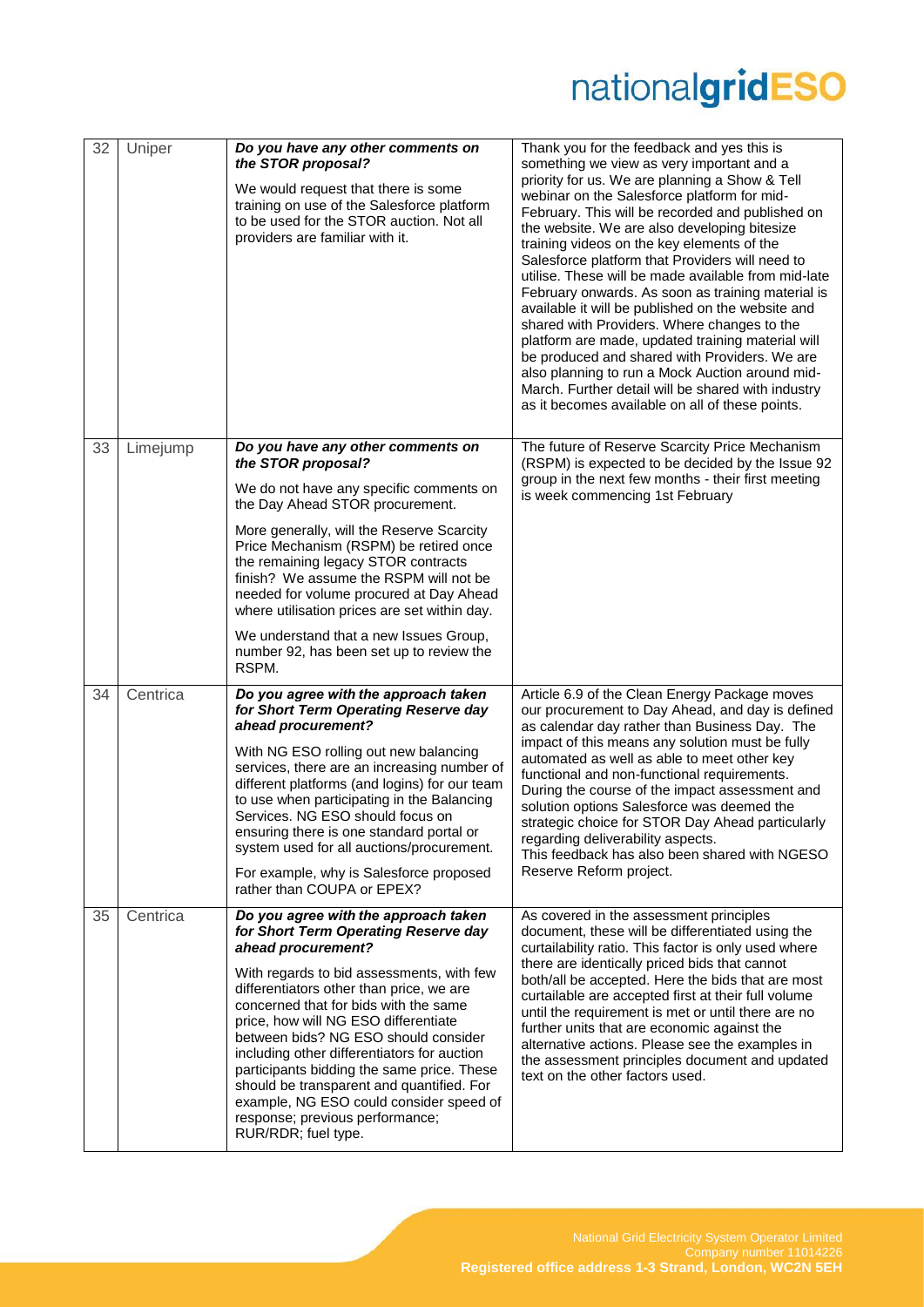| 36 | Centrica | Do you agree with the approach taken<br>for Short Term Operating Reserve day<br>ahead procurement?                                                                                                                                                                                                                                                                                                                                                                                     | The assessment principles have been updated to<br>provide clarity around the last resort rank.                                                                                                                                                                                                                                                                                                                                                                                                                                                                                                                                                                                                                                                                                             |
|----|----------|----------------------------------------------------------------------------------------------------------------------------------------------------------------------------------------------------------------------------------------------------------------------------------------------------------------------------------------------------------------------------------------------------------------------------------------------------------------------------------------|--------------------------------------------------------------------------------------------------------------------------------------------------------------------------------------------------------------------------------------------------------------------------------------------------------------------------------------------------------------------------------------------------------------------------------------------------------------------------------------------------------------------------------------------------------------------------------------------------------------------------------------------------------------------------------------------------------------------------------------------------------------------------------------------|
|    |          | "Last resort rank" is mentioned under<br>'Assessment methodology' paragraph on<br>Assessment principle doc; but is not<br>defined.                                                                                                                                                                                                                                                                                                                                                     |                                                                                                                                                                                                                                                                                                                                                                                                                                                                                                                                                                                                                                                                                                                                                                                            |
| 37 | Centrica | Do you agree with the approach taken<br>for Short Term Operating Reserve day<br>ahead procurement?                                                                                                                                                                                                                                                                                                                                                                                     |                                                                                                                                                                                                                                                                                                                                                                                                                                                                                                                                                                                                                                                                                                                                                                                            |
|    |          | We welcome the introduction of an email of<br>Daily award is a good idea and support that<br>the email forms the contract. This will help<br>administer and have audit trail for contracts                                                                                                                                                                                                                                                                                             |                                                                                                                                                                                                                                                                                                                                                                                                                                                                                                                                                                                                                                                                                                                                                                                            |
| 38 | Centrica | Do you agree with the approach taken<br>for Short Term Operating Reserve day<br>ahead procurement?<br>We believe that EODs (Events of Default)<br>CRSP (failure to hit 90% in a half hour after<br>expiry of response time) being changed to<br>95% is overly harsh for the first half hour of<br>a run, especially as often its 1 min in a HH<br>period is due to an instruction point. This<br>particular EoD should have a greater<br>tolerance or only relate to a full HH period. | The BM CRSP EOD performance measurement<br>looks at the Settlement Period in which the units<br>response time expires and is only applied where<br>the unit fails to deliver 95% of the contracted MW<br>value. A service should be able to deliver 100% of<br>the contracted MW within their response time, as<br>specified in their STOR Data Template<br>submission, but the measure allows for 5%<br>tolerance. Consequently, the bid submitted<br>through the auction must reflect the MW that the<br>service provider can deliver against their<br>registered response time in order to achieve the<br>required performance level.<br>The NBM CRSP EOD performance measurement<br>looks at the minute in which the units response<br>time expires and is only applied where the unit |
|    |          |                                                                                                                                                                                                                                                                                                                                                                                                                                                                                        | fails to deliver 95% of the contracted MW value. A<br>service should be able to deliver 100% of the<br>contracted MW within their response time, as<br>specified in their STOR Data Template<br>submission, but the measure allows for 5%<br>tolerance. Consequently, the bid submitted<br>through the auction must reflect the MW that the<br>service provider can deliver against their<br>registered response time in order to achieve the<br>required performance level<br>The only change that has been implemented is                                                                                                                                                                                                                                                                |
|    |          |                                                                                                                                                                                                                                                                                                                                                                                                                                                                                        | that the percentage requirement has increased<br>from 90% to 95%. 95% was selected because it<br>was reflective of the previous seasonal delivery<br>requirement Under the existing STC #12 which<br>was always set at 95%, and the desire to improve<br>performance.                                                                                                                                                                                                                                                                                                                                                                                                                                                                                                                      |
| 39 | Centrica | Do you agree with the approach taken<br>for Short Term Operating Reserve day<br>ahead procurement?<br>We believe there should be greater<br>flexibility in the bid submission. Having to<br>bid for all windows per day, rather than<br>being able to choose just morning or just<br>afternoon may decrease cost-effectiveness<br>of procurement.                                                                                                                                      | This is largely due to system constraints (for<br>example our settlement systems) and timescales<br>to implement any more wholesale changes to the<br>existing service. The STOR service has always<br>required Providers to tender for all Committed<br>Windows in a STOR Service Day. Any wider<br>changes will be considered through reserve<br>reform.                                                                                                                                                                                                                                                                                                                                                                                                                                 |
| 40 | Centrica | Do you agree with the approach taken<br>for Short Term Operating Reserve day<br>ahead procurement?                                                                                                                                                                                                                                                                                                                                                                                     |                                                                                                                                                                                                                                                                                                                                                                                                                                                                                                                                                                                                                                                                                                                                                                                            |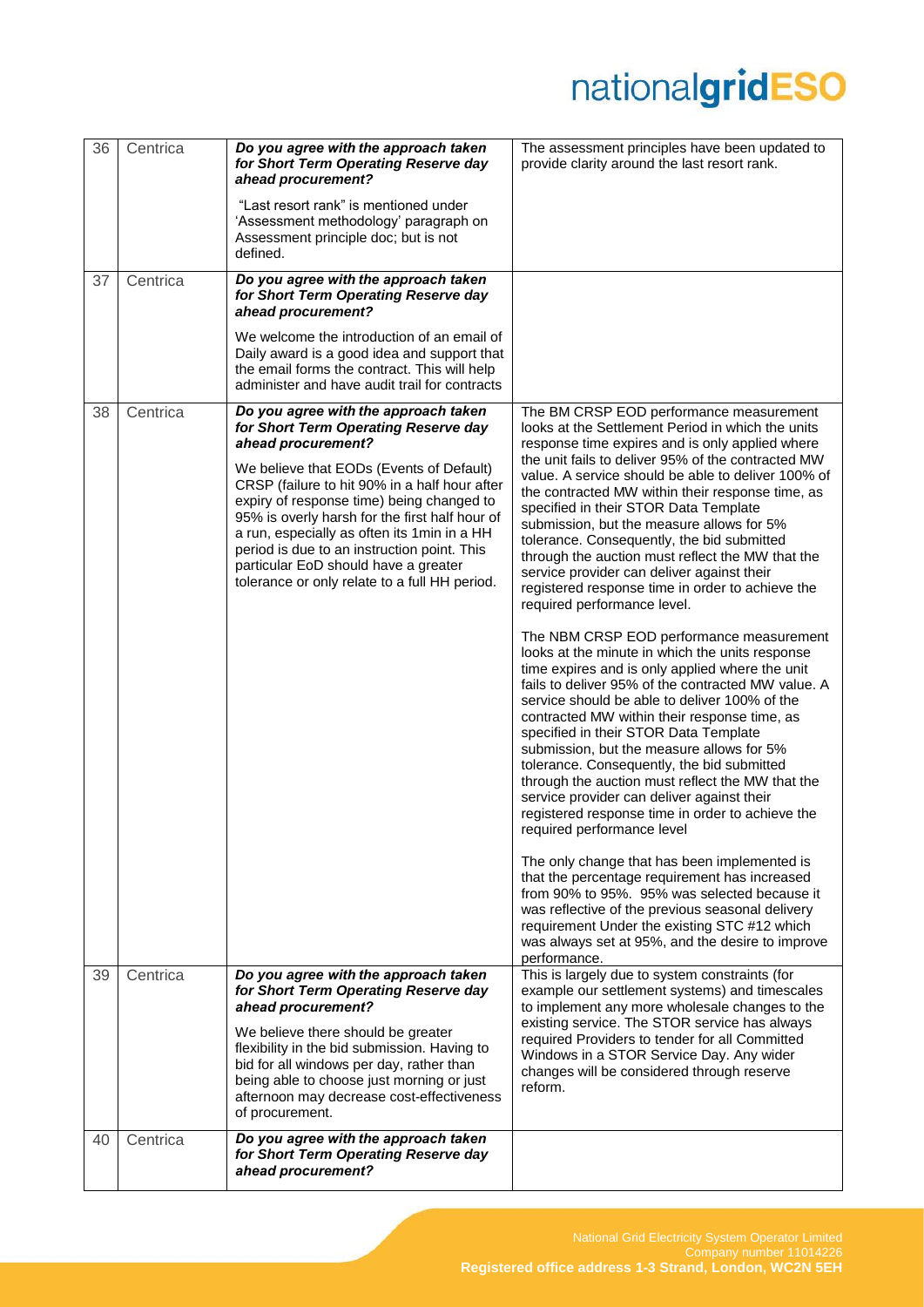|    |            | We welcome the concept for a curtailable                                                                                                                                                                                                                                                                                                                                                                                                                                                                                       |                                                                                                                                                                                                                                                                                                                                                                                                                                                                                                                                                                                                                                          |
|----|------------|--------------------------------------------------------------------------------------------------------------------------------------------------------------------------------------------------------------------------------------------------------------------------------------------------------------------------------------------------------------------------------------------------------------------------------------------------------------------------------------------------------------------------------|------------------------------------------------------------------------------------------------------------------------------------------------------------------------------------------------------------------------------------------------------------------------------------------------------------------------------------------------------------------------------------------------------------------------------------------------------------------------------------------------------------------------------------------------------------------------------------------------------------------------------------------|
|    |            | bid.                                                                                                                                                                                                                                                                                                                                                                                                                                                                                                                           |                                                                                                                                                                                                                                                                                                                                                                                                                                                                                                                                                                                                                                          |
| 41 | Centrica   | Do you agree with the approach taken<br>for Short Term Operating Reserve day<br>ahead procurement?<br>We do not understand why NG ESO is<br>reverting to STOR windows. This is an<br>ideal opportunity to shape needs on a<br>weekly basis, as required.                                                                                                                                                                                                                                                                       | This is largely due to system constraints and<br>timescales to implement any more wholesale<br>changes to the existing service. We are looking to<br>make the minimum changes to the existing<br>service to accommodate day-ahead procurement.<br>Any wider changes will be considered through<br>reserve reform. For STOR windows specifically,<br>any change from the existing format would require<br>significant change to our existing end to end<br>systems within the control room and for settlement<br>purposes.                                                                                                                |
| 42 | Centrica   | Do you agree with the approach taken<br>for Short Term Operating Reserve day<br>ahead procurement?<br>We do not support the maximum recovery<br>time being set to 1200mins (20 hours). This<br>is far too long and does not provide value<br>the NG ESO, especially if such an asset is<br>marginally cheaper than a rejected asset<br>that had a much quicker recovery time.<br>Therefore, the maximum recovery time<br>should be set at 120mins.                                                                             | STOR Units must be able to sustain the response<br>for a minimum of 2 hours and have a recovery<br>period of not more than 1200 minutes.<br>ESO believes that, whilst a shorter period would<br>be a benefit, it may hinder participation from some<br>storage and demand side assets. We intend to<br>commence the day ahead service with the existing<br>1200 minute recovery time and review this<br>requirement at a later date, either before or during<br>reserve reform.                                                                                                                                                          |
| 43 | Centrica   | Do you agree with the approach taken<br>for Short Term Operating Reserve day<br>ahead procurement?<br>NG ESO should confirm how often<br>Utilisation prices can be changed. It was<br>restricted to EFA from 01st April 2020 but<br>there is no clarity on the enduring<br>arrangements. We believe that there<br>should be as much flexibility on allowing<br>the utilisation prices to be changed, ideally<br>every half hour as per BM pricing.                                                                             | Providers are able to change their Energy<br>Utilisation Price for each Committed Window, as<br>set out in Clause 4.3. This price is then locked in<br>for entire window.                                                                                                                                                                                                                                                                                                                                                                                                                                                                |
| 44 | <b>RWE</b> | Do you agree with the approach taken<br>for Short Term Operating Reserve day<br>ahead procurement?<br>Yes, we feel that day-ahead procurement<br>of Reserve is appropriate and compliant<br>with EBGL. It should enable the value of<br>Reserve to be driven by real scarcity<br>events (rather than simply declared on<br>three arbitrary dates in the year) meaning<br>for greater competition which ultimately is<br>beneficial to the end consumer.                                                                        |                                                                                                                                                                                                                                                                                                                                                                                                                                                                                                                                                                                                                                          |
| 45 | <b>RWE</b> | Do you have any comments on the<br><b>Participation Guidance Document?</b><br>The STOR arrangements should be<br>amongst other things transparent and non-<br>discriminatory (Article 3 1 (a)). The STOR<br>Service Terms as presented give wide<br>ranging powers to the ESO to qualify or<br>disqualify participants in a manner that may<br>be considered arbitrary or discriminatory.<br>These have the potential to introduce<br>market distortions. In a particular case in<br>point, we would invite the ESO to explain | We have considered the comment that the ability<br>for NGESO to disapply the prohibition on STOR<br>participation by assets subject to DNO active<br>network management schemes (as outlined in the<br>Guidance Document) may be exercised in an<br>arbitrary or discriminatory manner. We note that<br>the current wording explains that NGESO will<br>consider exercising this discretion on a case by<br>case basis only where there is evidence to<br>demonstrate that the asset has a very high<br>forecasted availability. The wording has been<br>amended to place a further requirement that the<br>evidence must be reasonable. |